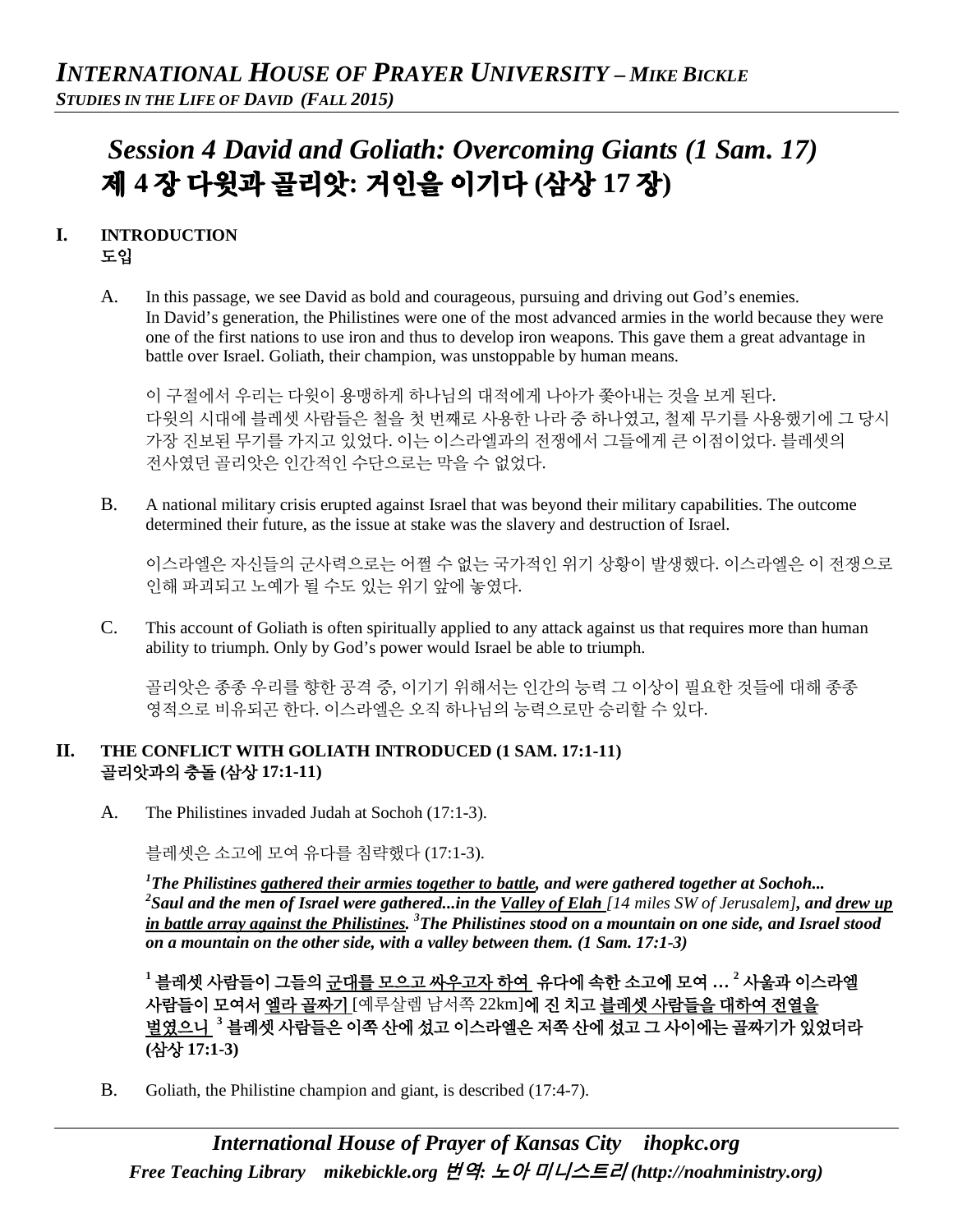골리앗, 블레셋의 전사이자 거인 (17:4-7)

*4 A champion went out from the camp of the Philistines, named Goliath, from Gath, whose height was six cubits and a span [nearly 10 feet]. 5 He had a bronze helmet...a coat of mail and the weight...was five thousand shekels of bronze [125 pounds]. 6 He had…a bronze javelin <sup>7</sup> ...his iron spearhead weighed six hundred shekels [15 pounds]***...** *(1 Sam. 17:4-7)* 

**<sup>4</sup>** 블레셋 사람들의 진영에서 싸움을 돋우는 자 [한글 KJV: 투사 ]가 왔는데 그의 이름은 골리앗 이요 가드 사람이라 그의 키는 여섯 규빗 한 뼘[거의 3m 에 가까움]이요 **<sup>5</sup>** 머리에는 놋 투구 를 썼고 몸에는 비늘 갑옷 을 입었으니 그 갑옷의 무게가 놋 오천 세겔 [55kg]이며 **<sup>6</sup>** 그의 다리에는 놋 각반 을 쳤고 **… <sup>7</sup>** 그 창 자루는 베틀 채 같고 창날은 철 육백 세겔[6.5kg]이며 방패든 자가 앞서 행하더라 **(**삼상 **17:4-7)**

1. Goliath had the most advanced weapons of his day (a helmet, coat of mail, shield, sword, spear, and javelin with a wooden shaft as thick as a beam from a weaver's large loom).

골리앗은 그 시대에서 가장 진보된 무기를 가지고 있었다 (헬멧, 비늘 갑옷, 방패, 창, 단창, 정강이 덮개, 베틀 채 같이 두꺼운 창 자루).

2. These giants were the sons of Anak (Num. 13:32-33). Joshua killed them all, except for the giants who lived in the cities around Gath. So 500 years later, David is still dealing with them.

이 거인들은 아낙 자손이었다 (민 13:32-33). 여호수아는 가드 주변 도시에 살던 거인을 제외한 모든 아낙 자손을 죽였다. 그리고 500 년이 지난 이후, 다윗은 가드에 남은 이들과 마주하고 있다.

*21Joshua came and cut off the Anakim…22None of the Anakim were left in the land of the children of Israel; they remained only in Gaza, in Gath, and in Ashdod. (Josh. 11:21-22)* 

**<sup>21</sup>** 그 때에 여호수아가 가서 **…** 아낙 사람들을 멸절하고 **… <sup>22</sup>** 이스라엘 자손의 땅에는 아낙 사람들이 하나도 남지 아니하였고 가사와 가드와 아스돗에만 남았더라 **(**수 **11:21-22)**

C. Goliath defied Israel, causing many to be overcome with fear, despair, and hopelessness (17:8-11). Goliath accused them, "Why have you even come to battle? You know you are going to lose."

골리앗은 이스라엘을 대적하여 많은 이들을 두려움과 절망에 빠지게 했다 (17:8-11). 골리앗은 그들을 조롱했다, "너희가 무엇을 하러 전쟁에 나왔느냐? 너희가 질 것을 뻔히 알지 않느냐?"

*8 He stood and cried out to the armies of Israel…, "Why have you come out to line up for battle?... Choose a man…9 If he is able to fight with me and kill me, then we will be your servants. But if I prevail against him and kill him, then you shall be our servants…" 10And the Philistine said, "I defy the armies of Israel this day; give me a man, that we may fight together." 11When Saul and all Israel heard these words of the Philistine, they were dismayed and greatly afraid. (1 Sam. 17:8-11)*

**<sup>8</sup>** 그가 서서 이스라엘 군대를 향하여 외쳐 이르되 너희가 어찌하여 나와서 전열을 벌였느냐 **…** 너희는 한 사람을 택하여 내게로 내려보내라 **<sup>9</sup>** 그가 나와 싸워서 나를 죽이면 우리가 너희의 종이 되겠고 만일 내가 이겨 그를 죽이면 너희가 우리의 종이 되어 우리를 섬길 것이니라 **<sup>10</sup>** 그 블레셋 사람이 또 이르되 내가 오늘 이스라엘의 군대를 모욕하였으니 사람을 보내어 나와 더불어 싸우게 하라 한지라 **<sup>11</sup>** 사울과 온 이스라엘이 블레셋 사람의 이 말을 듣고 놀라 크게 두려워하니라 **(**삼상 **17:8-11)**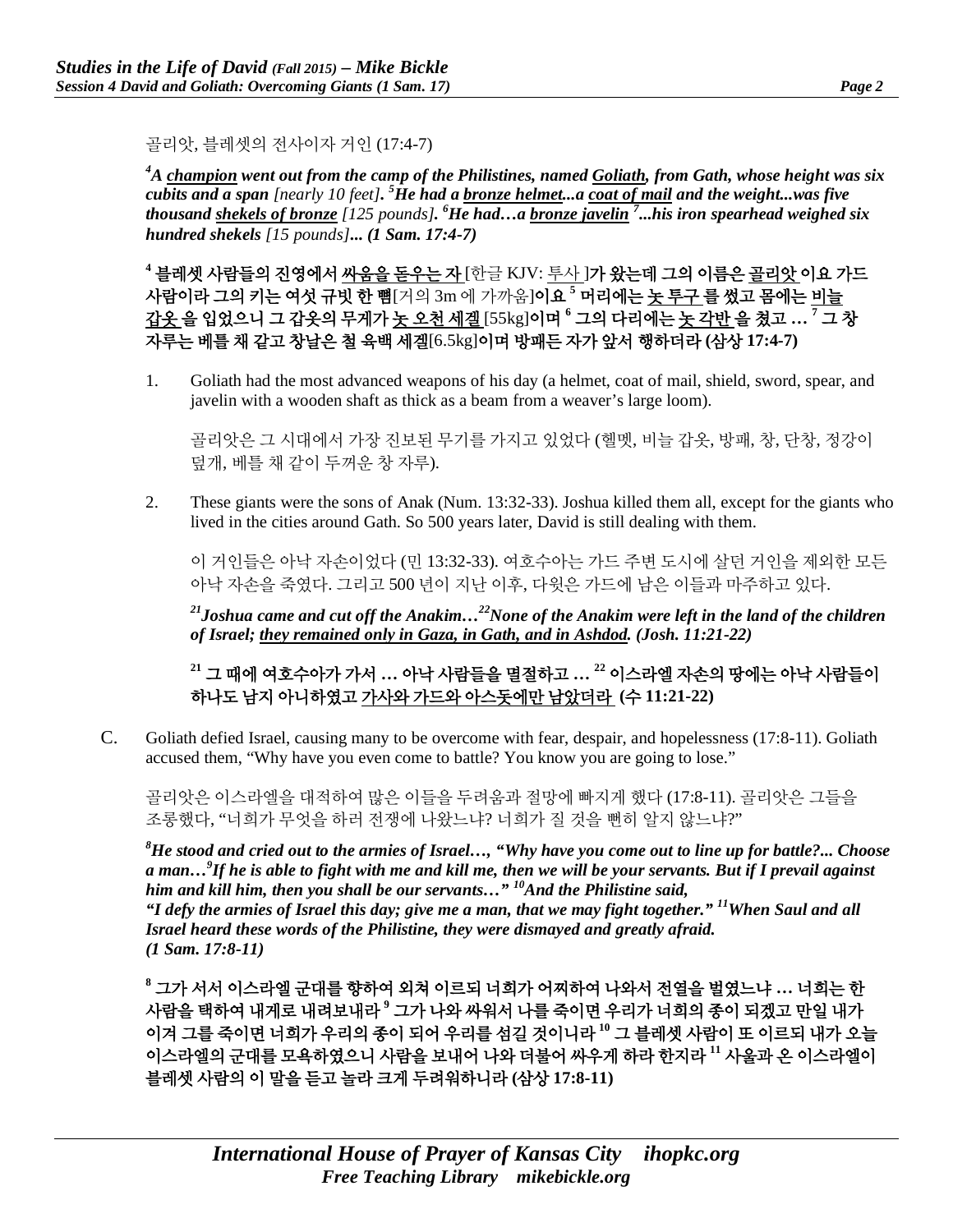#### **III. DAVID ACCEPTED GOLIATH'S CHALLENGE (I SAM. 17:12-39)** 다윗이 골리앗의 도전을 받아들임 **(**삼상 **17:12-39)**

A. Jesse sent David to the Valley of Elah (17:12-23).

이새는 다윗을 엘라 골짜기로 보냈다 (17:12-23).

<sup>15</sup>David occasionally went and returned from Saul to feed his father's sheep at Bethlehem. <sup>16</sup>And the *Philistine drew near and presented himself forty days, morning and evening. 17Then Jesse said to his son David, "Take now for your brothers an ephah [half a bushel] of this dried grain and these ten loaves, and run to your brothers at the camp [about 7 miles from Bethlehem]…" 22David…greeted his brothers. 23Then as he talked with them…the Philistine of Gath, Goliath by name…spoke according to the same words. So David heard them. (1 Sam. 17:12–23)*

**<sup>15</sup>** 다윗은 사울에게로 왕래하며 베들레헴에서 그의 아버지의 양을 칠 때에 **<sup>16</sup>** 그 블레셋 사람이 사십 일을 조석으로 나와서 몸을 나타내었더라 **<sup>17</sup>** 이새가 그의 아들 다윗에게 이르되 지금 네 형들을 위하여 이 볶은 곡식 한 에바[15 리터 정도]와 이 떡 열 덩이를 가지고 진영으로 속히 가서 네 형들에게 주고 [베들레헴에서 11km 정도] **… <sup>22</sup>** 다윗이 **...** 군대로 달려가서 형들에게 문안하고 **<sup>23</sup>** 그들과 함께 말할 때에 마침 블레셋 사람의 싸움 돋우는 가드 사람 골리앗이라 하는 자가 그 전열에서 나와서 전과 같은 말을 하매 다윗이 들으니라 **(**삼상 **17:12-23)**

B. God sent David so that he was in the right place at the right time to hear Goliath's challenge.

하나님은 다윗을 정확한 장소에, 정확한 시간에 보내셔서 골리앗이 도전하는 것을 듣도록 하셨다.

C. David had been anointed by the prophet Samuel and worked in the king's court, yet is described as running errands and tending sheep. He served the king one day and ran errands the next day.

다윗은 사무엘에 의해 기름 부음을 받았고, 왕의 궁정에서 일하고 있었다. 하지만 그는 심부름을 하며 양을 돌보는 일을 하고 있었다고 기록되어 있다. 그는 하루는 왕을 섬기고, 또 하루는 심부름을 하고 있었다.

*20David rose early in the morning, left the sheep with a keeper, and took the things and went as Jesse had commanded him. And he came to the camp… 22David left his supplies in the hand of the supply keeper, ran to the army, and came and greeted his brothers. (1 Sam. 17:20-22)*

**<sup>20</sup>** 다윗이 아침에 일찍이 일어나서 양을 양 지키는 자에게 맡기고 이새가 명령한 대로 가지고 가서 진영에 이른즉 마침 군대가 전장에 나와서 싸우려고 고함치며**, … <sup>22</sup>** 다윗이 자기의 짐을 짐 지키는 자의 손에 맡기고 군대로 달려가서 형들에게 문안하고 **(**삼상 **17:20-22)**

1. David gained prominence, yet without losing a servant heart. This gave a practical expression to his intimacy with God.

다윗은 유명해졌지만, 종의 마음을 잃지 않았다. 이를 통해 우리는 그가 하나님과 가진 친밀함의 실제적인 모습을 볼 수 있다.

2. David was faithful with responsibilities, as he left the sheep with a keeper and the supplies in the right hands (17:20, 22). He did not neglect his mundane responsibilities. The Holy Spirit recorded David's integrity and faithfulness in menial tasks in context to his national victory.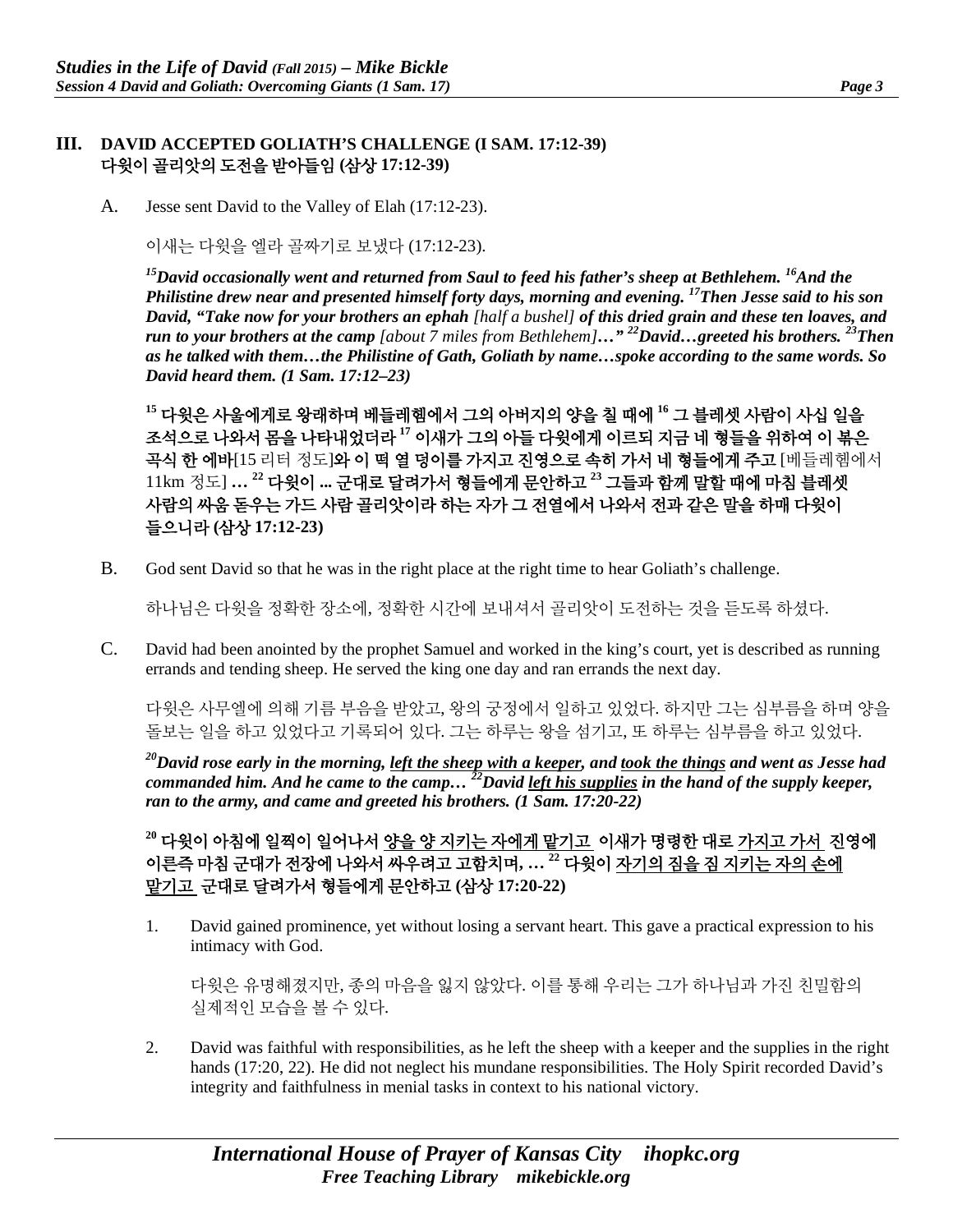다윗은 맡은 책임에 대해 충성되게 섬겼다. 그는 양을 양 지키는 자에게 맡겨두고, 가지고 간 짐을 적당한 사람에게 맡겨두었다 (17:20, 22). 그는 자신에게 맡겨진 일상의 책임을 가벼이 여기지 않았다. 성령님께서는 다윗이 국가적인 승리를 거두는 사건 가운데에도 그가 하찮은 일에도 진실하며 충성되었던 것을 기록해두셨다.

3. From the king's court, David returned to the sheepfold—his exalted position did not ruin him for humble service!

다윗은 왕의 궁정에서 양을 치는 들판으로 돌아왔다. 그는 자리가 높아졌지만 겸손한 섬김을 계속해 나갔다!

D. The army of Israel saw *only* the giant, thus were filled with fear (17:24-25). The picture here is of people who are accustomed to operating in the arm of the flesh, and thus are terrified in the day of battle because they have no experience with spiritual weapons of warfare. Saul had courage in his earlier days (1 Sam. 11:5- 11; 14:47), when he was operating in the Spirit.

이스라엘 군대의 눈에만 오직 이 거인만이 보였고, 그래서 두려움에 사로잡혀 있었다 (17:24-25). 이 상황은 바로, 육신의 힘으로 일을 하는 것에만 익숙하던 사람들이 전쟁에서 영적 무기를 사용해본 경험이 없어서 전쟁 날에 두려움에 사로잡혀 있는 모습이다. 사울은 이전에 성령 안에서 있을 때 용맹한 자였다 (삼상 11:5-11; 14:47).

<sup>24</sup>And all the men of Israel, when they saw the man, fled from him and were dreadfully afraid. <sup>25</sup>So the *men of Israel said, "Have you seen this man who has come up? Surely he has come up to defy Israel; and it shall be that the man who kills him the king will enrich with great riches, will give him his daughter, and give his father's house exemption from taxes." (1 Sam. 17:24-25)*

**<sup>24</sup>** 이스라엘 모든 사람이 그 사람을 보고 심히 두려워하여 그 앞에서 도망하며 **<sup>25</sup>** 이스라엘 사람들이 이르되 너희가 이 올라 온 사람을 보았느냐 참으로 이스라엘을 모욕하러 왔도다 그를 죽이는 사람은 왕이 많은 재물 로 부하게 하고 그의 딸을 그에게 주고 그 아버지의 집을 이스라엘 중에서 세금을 면제하게 하시리라 **(**삼상 **17:24-25)**

1. Fear will be a main issue that dominates the human race in the end time (Lk. 21:26).

두려움은 마지막 때에 인류에게 지배적으로 나타나는 중요한 부분이 될 것이다 (눅 21:26)

*26Men's hearts failing them from fear and the expectation of things which are coming… (Lk. 21:26)* 

## **<sup>26</sup>** 사람들이 세상에 임할 일을 생각하고 무서워하므로 기절하리니 **… (**눅 **21:26)**

2. The accuser's voice was heard through Goliath. Satan accuses us night and day (Rev. 12:10).

참소하는 자의 음성이 골리앗을 통해 전달되었다. 사단은 우리를 밤낮으로 참소한다 (계 12:10).

*10…for the accuser of our brethren, who accused them before our God day and night, has been cast down. (Rev. 12:10)*

# **<sup>10</sup> …** 우리 형제들을 참소하던 자 곧 우리 하나님 앞에서 밤낮 참소하던 자가 쫓겨났고 **(**계 **12:10)**

E. David was rebuked by his oldest brother Eliab who taunted him for only being over a "few sheep" (17:26-30).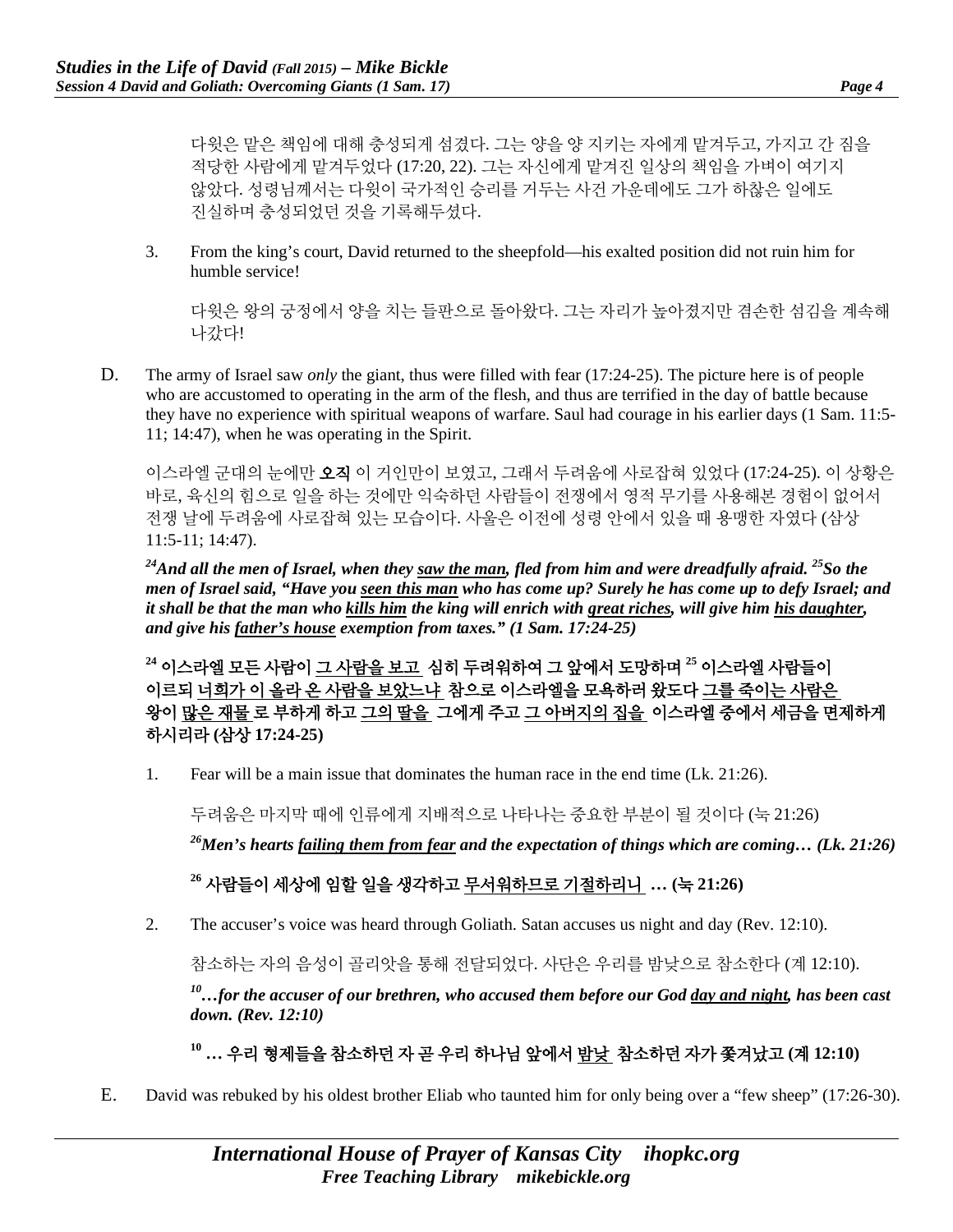다윗의 큰 형 엘리압은 다윗이 "몇 안 되는 양들"을 돌보는 이라 놀리며, 또 그를 꾸짖었다 (17:26-30).

*26David spoke to the men who stood by him, saying, "What shall be done for the man who kills this Philistine and takes away the reproach from Israel? Who is this uncircumcised Philistine, that he should defy the armies of the living God?"…28Eliab his oldest brother heard when he spoke to the men; and Eliab's anger was aroused against David, and he said, "Why did you come down here? And with whom have you left those few sheep in the wilderness? I know your pride and the insolence of your heart, for you have come down to see the battle." 29And David said, "What have I done now? Is there not a cause?" (1 Sam. 17:26-29)*

**<sup>26</sup>** 다윗이 곁에 서 있는 사람들에게 말하여 이르되 이 블레셋 사람을 죽여 이스라엘의 치욕을 제거하는 사람에게는 어떠한 대우를 하겠느냐 이 할례 받지 않은 블레셋 사람이 누구이기에 살아계시는 하나님의 군대를 모욕하겠느냐 **… <sup>28</sup>** 큰형 엘리압이 다윗이 사람들에게 하는 말을 들은지라 그가 다윗에게 노를 발하여 이르되 네가 어찌하여 이리로 내려왔느냐 들에 있는 양들 [한글 KJV: 몇 안 되는 양들 ]을 누구에게 맡겼느냐 나는 네 교만과 네 마음의 완악함을 아노니 네가 전쟁을 구경하러 왔도다 **<sup>29</sup>** 다윗이 이르되 내가 무엇을 하였나이까 어찌 이유가 없으리이까 하고 **(**삼상 **17:26-29)**

1. There will always be jealous people and leaders—some may even be in your family—who insult those who boldly stand against the enemies of Lord. Samuel thought to anoint Eliab, yet the Lord said "No!" Eliab, moved by jealousy, now concluded that David was proud.

질투심 많은 사람들과 지도자들은 항상 존재한다. 어느 때는 이것이 당신의 가족일 수도 있으며, 이들은 주님의 대적을 담대히 대항하는 이들을 모욕한다. 사무엘은 엘리압에게 기름 붓게 될 것으로 생각했지만, 주님은 "아니다!"라고 말씀하셨다. 엘리압은 질투심으로 불타는 가운데, 다윗이 교만하다고 결론을 내렸다.

2. Jesse had eight sons (16:10, 11); three of them joined Saul's army (17:13), and five were still at home in Bethlehem, with David being the youngest son (17:14).

이새에게는 여덟 명의 아들이 있었다 (16:10, 11). 이들 중 세 명은 사울의 군대에 합류해 있었으며 (17:13), 제일 어린 다윗을 포함한 다섯 명은 베들레헴에 있는 집에 머물러 있었다 (17:4).

F. *Leadership Lesson*: All in leadership must endure insults and accusations—sometimes even from family members and the experienced soldiers of the day (v. 28).

리더십 강의: 모든 리더십들은 모욕과 참소를 견뎌야만 한다. 때로는 가족 중 한 명이 그렇게 할 수도 있고, 경험 많은 병사들이 그렇게 할 수도 있다 (28 절).

G. David's answer was *"Is there not a cause that is worthy of extravagant commitment to God?"*  He was asking if there was something worth paying a price to live differently in this generation.

다윗의 대답은 이것이었다 "하나님께 넘치는 헌신을 드리기에 합당하지 못할 이유라도 있다는 말씀입니까?" 그는 이 시대 안에서 다르게 살아가기 위해 값을 치르더라도 해야 할 합당한 일을 찾고 있었다.

H. David asked Saul for permission to fight Goliath (17:31-37).

다윗은 사울에게 골리앗과 싸우는 것을 허락해달라고 요청했다 (17:31-37).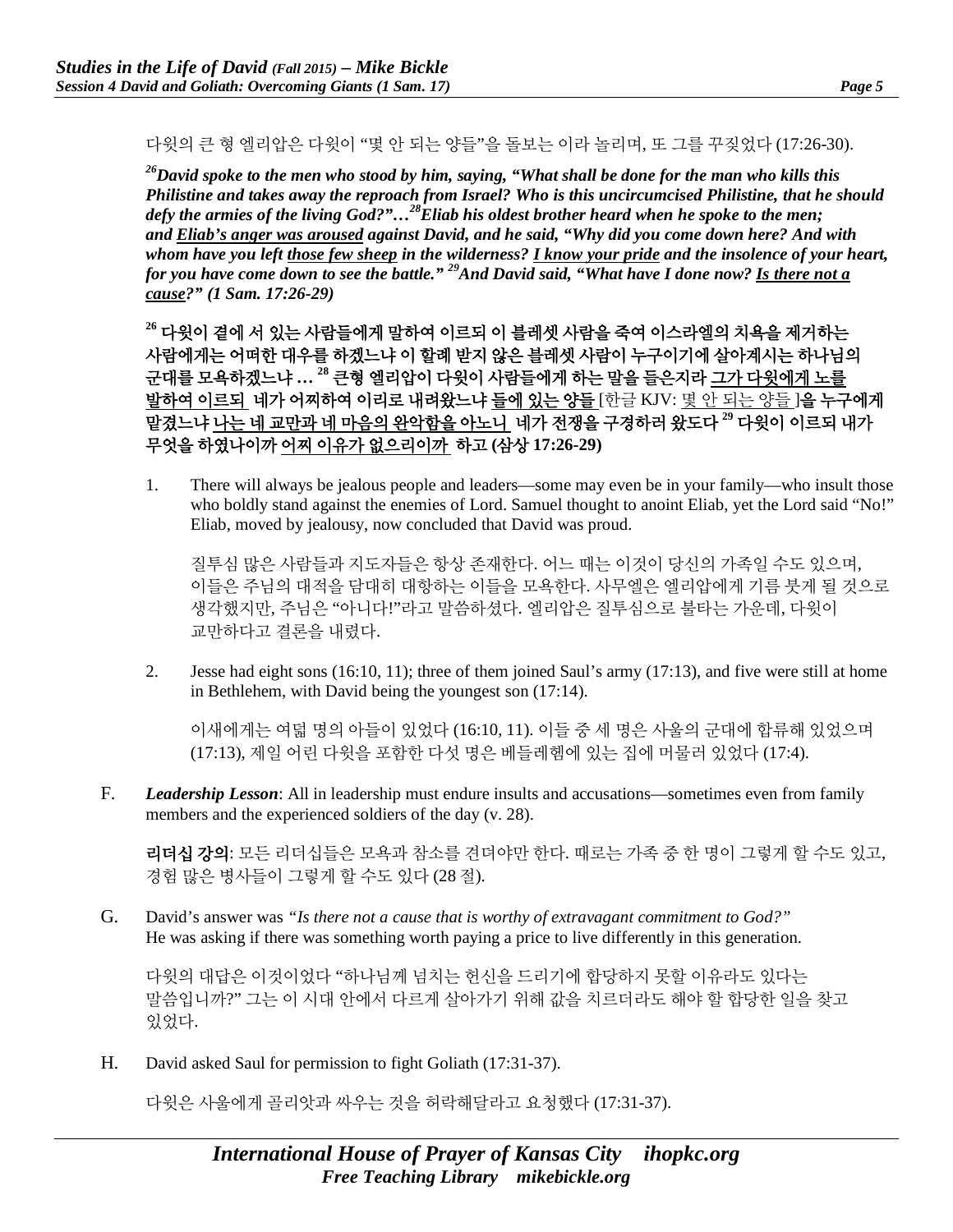*32David said to Saul, "Let no man's heart fail because of him; your servant will go and fight with this Philistine." 33And Saul said to David, "You are not able to go against this Philistine to fight with him; for you are a youth…" 34David said to Saul, "Your servant used to keep his father's sheep, and when a lion or a bear came and took a lamb out of the flock, 35I went out after it and struck it, and delivered the lamb from its mouth…I caught it by its beard, and struck and killed it. 36Your servant has killed both lion and bear; and this uncircumcised Philistine will be like one of them, seeing he has defied the armies of the living God."… <sup>37</sup>[the Lord] will deliver me from the hand of this Philistine." Saul said to David, "Go, and the LORD be with you!" (1 Sam. 17:31-37)*

**<sup>32</sup>** 다윗이 사울에게 말하되 그로 말미암아 사람이 낙담하지 말 것이라 주의 종이 가서 저 블레셋 사람과 싸우리이다 하니 **<sup>33</sup>** 사울이 다윗에게 이르되 네가 가서 저 블레셋 사람과 싸울 수 없으리니 너는 소년이요 **… <sup>34</sup>** 다윗이 사울에게 말하되 주의 종이 아버지의 양을 지킬 때에 사자 나 곰이 와서 양 때에서 새끼를 물어가면 **<sup>35</sup>** 내가 따라가서 그것을 치고 그 입에서 새끼를 건져내었고 그것이 일어나 나를 해하고자 하면 내가 그 수염을 잡고 그것을 쳐죽였나이다 **<sup>36</sup>** 주의 종이 사자와 곰도 쳤은즉 살아 계시는 하나님의 군대를 모욕한 이 할례 받지 않은 블레셋 사람이리이까 그가 그 짐승의 하나와 같이 되리이다 **<sup>37</sup>** 또 다윗이 이르되 여호와께서 나를 사자의 발톱과 곰의 발톱에서 건져내셨은즉 나를 이 블레셋 사람의 손에서도 건져내시리이다 사울이 다윗에게 이르되 가라 여호와께서 너와 함께 계시기를 원하노라 **(**삼상 **17:31-37)**

1. David was mocked by Eliab (v. 28), Saul (v. 33), and later Goliath (v. 42-44). However, David lived by God's view of him. Saul scoffed at the thought of a young person standing against the mightiest warrior that Israel had ever faced. In his opinion, David was unqualified.

다윗은 엘리압으로부터 (28 절), 사울로부터 (33 절), 그 후에는 골리앗으로부터 무시를 당했다 (42- 44 절). 그러나 다윗은 자신을 하나님이 바라보는 눈으로 바라봤다. 사울은 한 젊은이가 이스라엘이 전에 겪어본 적 없는 가장 강력한 전사에게 대항하겠다는 생각을 비웃었다. 사울의 생각에는 다윗이 부적합한 사람이었다.

2. The most important question in a crisis is, *"What does God say about the crisis or the giant?"* David saw Goliath through God's eyes as one who defied the living God. David did not see Goliath as a threat to God's purpose.

위기와 재난 상황 가운데 가장 중요한 질문은 "이 위기, 혹은 거인에 대해 하나님께서는 무엇이라 말씀하시는가?"이다. 다윗은 하나님의 눈으로 골리앗을 봤으며, 그의 눈에는 골리앗은 살아계신 하나님께 대항하고 있었다. 다윗은 골리앗이 하나님의 목적에 위협이 된다고 여기지 않았다.

3. David answered Saul from his secret history in God—what he had experienced in his private life in God. David experienced God's power in context to his mundane job among the sheep. God gives private victories over the "lion and bear" before He releases national victories.

다윗은 자신이 하나님과 지내왔던 경험으로부터 (다윗이 개인적인 삶에서 하나님을 경험한 것을 근거로) 사울에게 대답했다. 다윗은 양을 돌보던 일상적으로 반복되는 일 안에서 하나님의 능력을 경험했다. 하나님께서는 국가적인 승리를 부어주시기 전에, 먼저 "사자와 곰"을 이기는 개인적인 승리를 허락하신다.

4. I think Saul remembered feeling the God's presence when David sang over his oppression.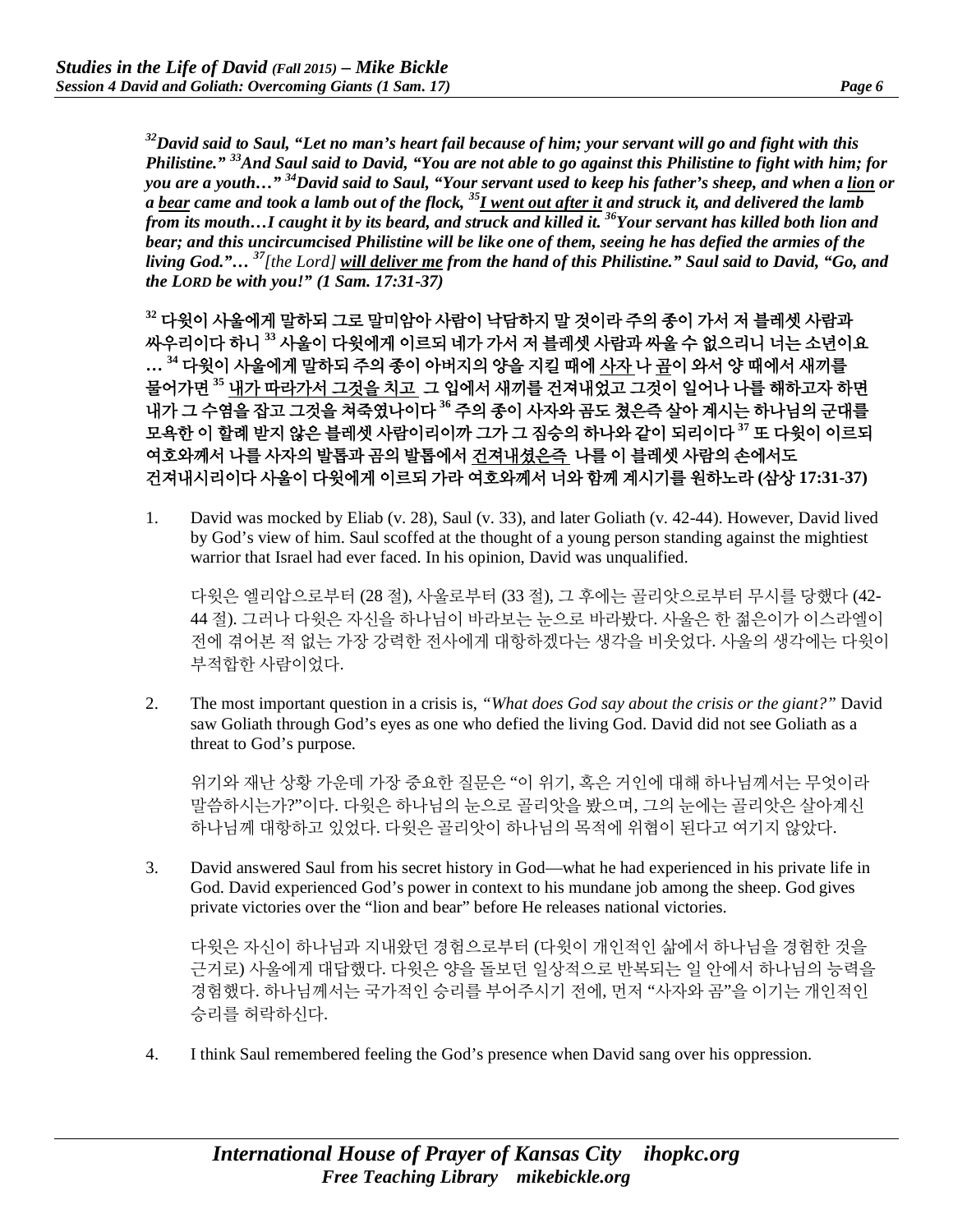나는 사울이 자신이 악신에 들렸을 때 다윗의 노래 가운데 있었던 하나님의 임재를 기억했다고 생각한다.

I. David refused Saul's armor—we do not want to walk in another person's calling (17:38-39).

다윗은 사울의 갑옷 입기를 거절했다. 우리는 다른 사람의 부르심 가운데 살아가기를 원치 않는다 (17:38- 39).

*38Saul clothed David with his armor…39David…tried to walk, for he had not tested them. David said to Saul, "I cannot walk with these, for I have not tested them." So David took them off. (1 Sam. 17:38-39)*

**<sup>38</sup>** 이에 사울이 자기 군복을 다윗에게 입히고 **… <sup>39</sup>** 다윗이 칼을 군복 위에 차고는 익숙하지 못하므로 시험적으로 걸어 보다가 사울에게 말하되 익숙하지 못하니 이것을 입고 가지 못하겠나이다 하고 곧 벗고 **(**삼상 **17:38-39)**

1. David had not tested Saul's armor—he had no experience with Saul's equipment. We must not go to war against the enemy relying on another's experience and calling. David took Saul's armor off and went forth in what had been proven in his own history in God.

다윗은 사울의 갑옷을 전에 시험해보지 않았다. 그는 사울의 장비를 사용해본 경험이 없었다. 우리는 다른 이의 경험과 부르심에 기대서 대적을 향해 전쟁을 하러 나가서는 안 된다. 다윗은 사울의 갑옷을 벗고, 자신이 하나님 안에서 겪으면서 확증한 것들 안에서 앞으로 나아갔다.

2. Saul armed David with his armor thinking that David needed more of what Saul relied on. Saul's armor could not get the job done, so why would it be adequate for David? Do not go to war with "Saul's armor" and is made of the same material as the giant's armor.

사울은 다윗에게 자신의 갑옷을 입히면서, 다윗에게 자신이 의지했던 것이 더욱 필요할 것이라 생각했다. 사울의 갑옷은 사울에게도 골리앗을 이기는데 도움이 안되었는데, 다윗에게도 도움이 될 리가 없었다. "사울의 갑옷"을 입고 전투로 나가지 말라.

3. Cultivating God's presence in our life today is essential to standing against unexpected giants tomorrow.

우리가 오늘날 삶에서 하나님의 임재를 깊이 찾는 것은 내일 예기치 못한 거인들을 만나서게 될 때 필수적인 부분이다.

4. The prayer closet is a key aspect of the Holy Spirit's seminary. The prayer room is away from the crowds, like David in the fields of Bethlehem where he killed the lion and bear (v. 34).

기도의 처소는 성령님께서 우리를 가르치심에 있어 필요한 핵심적인 요소이다. 기도실은 다윗이 베들레헴 들판에 있었고 거기서 사자와 곰을 죽인 것처럼, 군중들로부터 떨어진 곳이다 (34 절).

5. Professional titles, achievements, and degrees do not move angels and demons. The lifestyle of prayer with fasting is a statement of relying on God's strength.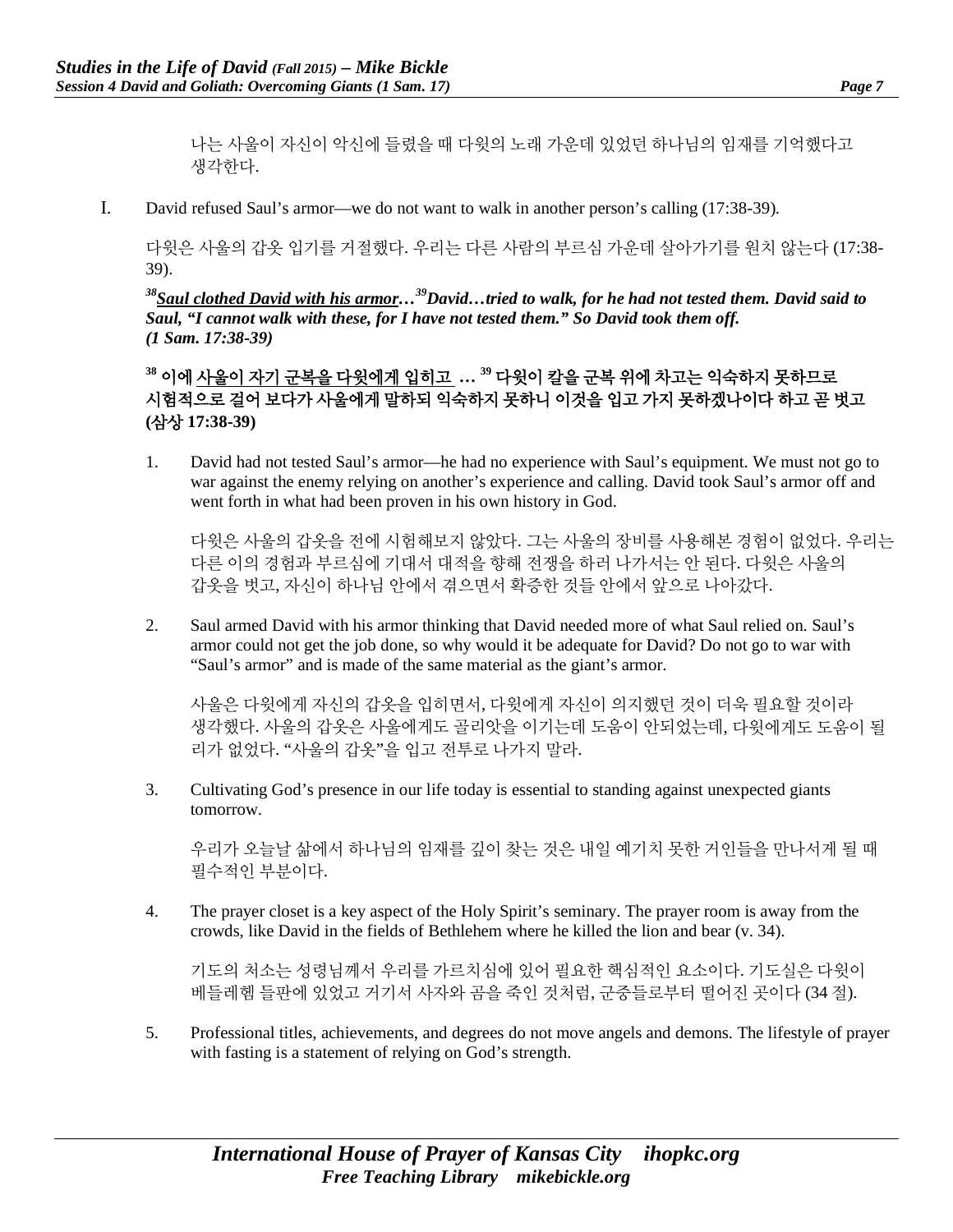전문직 직함이나 성과, 학위는 천사나 악한 영들을 움직이지 못한다. 금식하며 기도하는 삶은 하나님의 힘에 의지하고 있음을 보여준다.

*15The evil spirit answered and said, "Jesus I know, and Paul I know; but who are you?" (Acts 19:15)*

## **<sup>15</sup>** 악귀가 대답하여 이르되 내가 예수도 알고 바울도 알거니와 너희는 누구냐 하며 **(**행 **19:15)**

#### **IV. DAVID FOUGHT GOLIATH (I SAM. 17:40-58)** 다윗이 골리앗과 싸우다 **(**삼상 **17:40-58)**

A. David came to Goliath in the name of the Lord, knowing that the battle was the Lord's (17:40-47).

다윗은 여호와의 이름으로 골리앗에게 나아갔으며, 다윗은 이 전쟁이 하나님의 전쟁임을 알고 있었다  $(17:40-47)$ .

*40…and he [David] chose for himself five smooth stones from the brook, and put them in a shepherd's bag… and his sling was in his hand…42When the Philistine looked about and saw David, he disdained him; for he was only a youth…43The Philistine said to David, "Am I a dog, that you come to me with sticks?…44I will give your flesh to the birds of the air…!" 45David said to the Philistine, "You come to me with a sword, with a spear, and with a javelin. But I come to you in the name of the LORD of hosts…whom you have defied. 46This day the LORD will deliver you into my hand, and I will…take your head from you…that all the earth may know that there is a God in Israel. 47Then all this assembly shall know that the LORD does not save with sword and spear; for the battle is the LORD's, and He will give you into our hands." (1 Sam. 17:40-47)*

**<sup>40</sup> …**[다윗은] 시내에서 매끄러운 돌 다섯을 골라서 자기 목자의 제구 곧 주머니에 넣고 손에 물매를 가지고 블레셋 사람에게로 나아가니라 **… <sup>42</sup>** 그 블레셋 사람이 둘러보다가 다윗을 보고 업신여기니 이는 그가 젊고 붉고 용모가 아름다움이라 **<sup>43</sup>** 블레셋 사람이 다윗에게 이르되 네가 나를 개로 여기고 막대기를 가지고 내게 나아왔느냐 하고 **… <sup>44</sup> …** 내가 네 살을 공중의 새들과 들짐승들에게 주리라 하는지라 **<sup>45</sup>** 다윗이 블레셋 사람에게 이르되 너는 칼과 창과 단창으로 내게 나아 오거니와 나는 만군의 여호와의 이름 곧 네가 모욕하는 이스라엘 군대의 하나님의 이름으로 네게 나아가노라 **<sup>46</sup>** 오늘 여호와께서 너를 내 손에 넘기시리니 내가 너를 쳐서 **…** 온 땅으로 이스라엘에 하나님이 계신 줄 알게 하겠고 **<sup>47</sup>** 또 여호와의 구원하심이 칼과 창에 있지 아니함을 이 무리에게 알게 하리라 전쟁은 여호와께 속한 것인즉 그가 너희를 우리 손에 넘기시리라 **(**삼상 **17:40-47)**

1. Goliath trusted in his military might (v. 43), disdaining David, saying, "Am I a dog that you come against me with a stick?" You come as a kid with a slingshot? This insulted Goliath because David had no resources, no money, no titles, no position, but just a history in God.

골리앗은 자신의 힘과 무력을 믿었으며 (43 절), 다윗을 업신여기며 말했다, "네가 나를 개로 여기고 막대기를 가지고 내게 나아왔느냐?" 너 같은 어린아이가 물맷돌을 들고 나오느냐? 이는 골리앗에게 모욕적이었는데, 이는 다윗이 가진 것도 없고, 돈도 명예도, 위치도 없고 그저 하나님과 함께 한 시간 밖에 없었기 때문이다.

2. David came in the name of the Lord or by invoking the power of God. The stone he slung at Goliath was guided by God's invisible hands.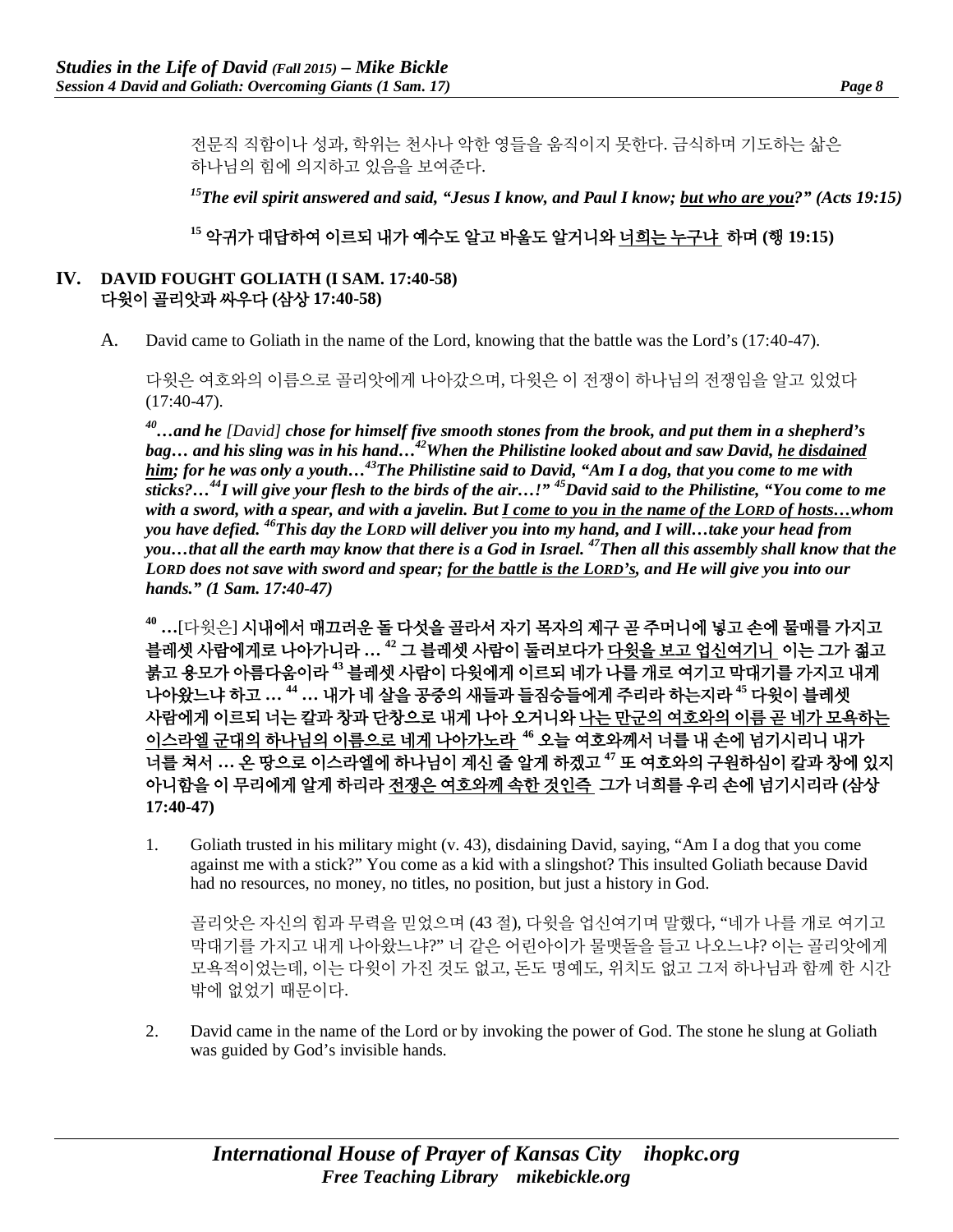다윗은 여호와의 이름으로, 하나님의 능력을 부르며 나아갔다. 그가 골리앗에게 던진 돌은 하나님의 보이지 않는 손에 이끌림 받았다.

3. First David spoke a prophetic decree to the enemy based on God's word to him.

첫째로, 다윗은 적을 향한 하나님의 말씀을 근거해서, 그에게 예언적인 명령을 선포했다.

5. Previously Saul sought to talk David out of this battle (v. 33). Saul agreed with Goliath's view of David seeing David as unable to prevail because he was an unqualified youth.

방금 전 사울은 다윗을 설득해서 전쟁에 나가지 못하게 하려 했다 (33 절). 사울은 골리앗이 다윗을 보는 시각에 동의했으며, 다윗이 자격이 없는 부족한 젊은이라 이기지 못할 것이라 생각했다.

6. David had victories that Saul did not know about. Private victory precedes public victory. After we slay the lion and the bear in private, we will be bolder in public.

다윗은 승리를 여러 번 맛 본적이 있고, 사울이 이를 알지 못했다. 대중 앞에서의 승리는 개인적인 자리에서의 승리 이후에 맛 볼 수 있다. 우리가 개인적인 자리에서 사자와 곰을 죽인 이후에야, 우리는 대중 앞에서 더 담대해질 수 있다.

7. David understood that the Lord does not save with a sword, for the battle is the Lord's. Goliath came to David with a sword (human power), but David came in the Lord's name.

다윗은 이 전쟁이 주님의 전쟁이기에, 주님이 칼과 창을 통해 구원하지 않으신다는 것을 이해하고 있었다. 골리앗은 창(인간적인 힘)을 가지고 다윗에게 나아갔지만, 다윗은 여호와의 이름으로 나아갔다.

<sup>6</sup>"Not by [human] **might nor by power, <u>but by My Spirit</u>,**" Says the LORD... (Zech. 4:6)

**<sup>6</sup> …** 만군의 여호와께서 말씀하시되 이는 [사람의] 힘으로 되지 아니하며 능력으로 되지 아니하고 오직 나의 영으로 되느니라 **(**슥 **4:6)**

 $^3$ For though we walk in the flesh, we do not war according to the flesh.  $^4$ <u>For the weapons of our</u> *warfare are not carnal but mighty in God... (2 Cor. 10:3-4)* 

**<sup>3</sup>** 우리가 육신으로 행하나 육신에 따라 싸우지 아니하노니 **<sup>4</sup>** 우리의 싸우는 무기는 육신에 속한 것이 아니요 **…** 하나님의 능력이라 **… (**고후 **10:3-4)**

B. David refused to settle down and accept things as they were. The Lord is calling young Davids to get prepared, take a stand, live differently, and believe for things to be different.

다윗은 이전부터 항상 그랬던 것들에 안주하거나 이를 받아들이기를 거절했다. 주님은 젊은 다윗들이 준비되며, 담대하게 서고, 구별되게 살며, 일들이 달라질 것이라고 믿을 것을 부르신다.

C. The Lord is looking for a few good men and women who will take a stand.

주님은 담대하게 설, 적은 수의 훌륭한 남녀들을 찾고 계신다.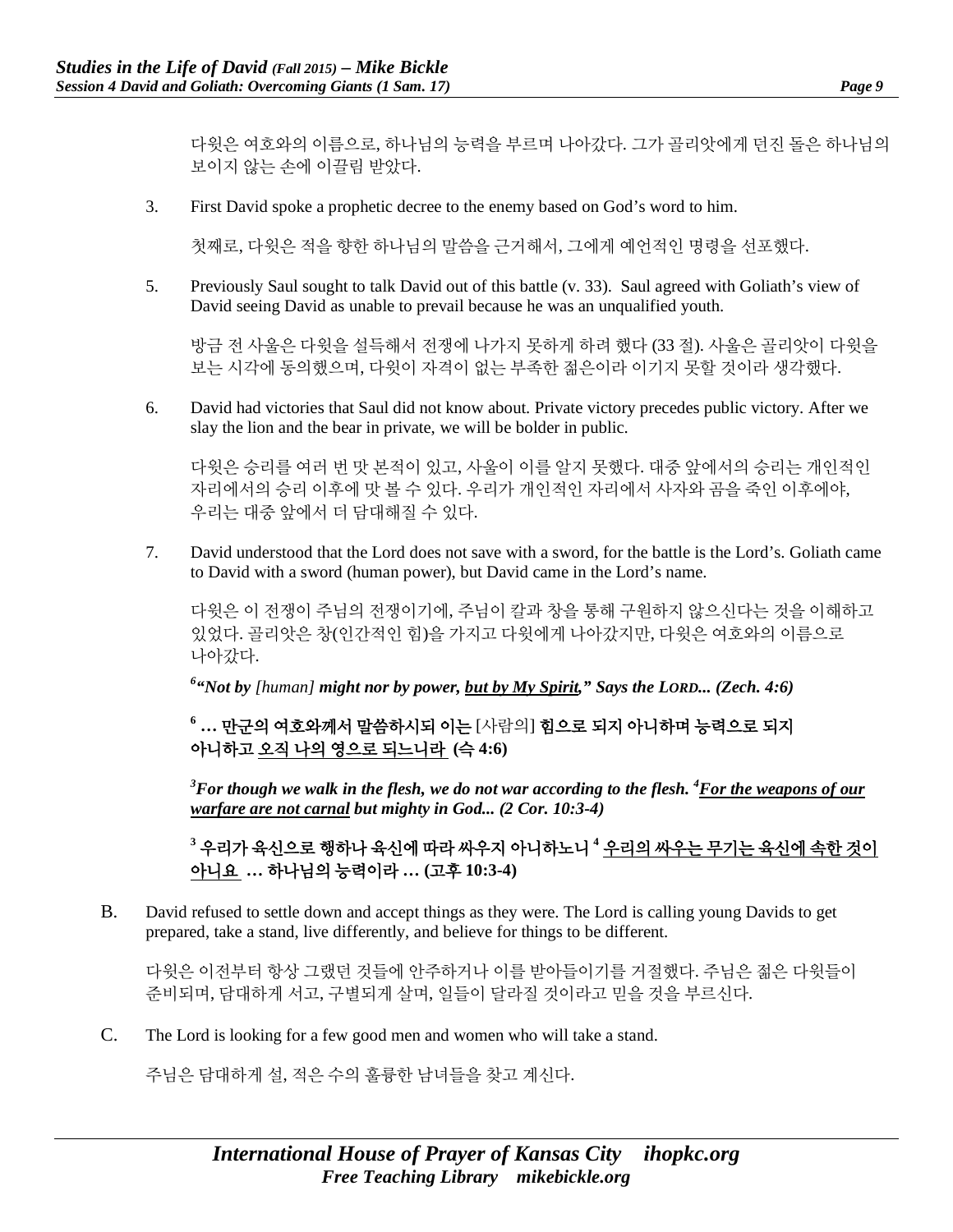D. David killed Goliath, who fell on his face to the earth (17:48-54).

다윗은 골리앗을 땅에 엎드러지게 했으며, 그를 죽였다 (17:48-54).

*48…David hurried and ran…to meet the Philistine. 49Then David put his hand in his bag and took out a stone; and he slung it and struck the Philistine in his forehead, so that the stone sank into his forehead, and he fell on his face to the earth…51David ran and stood over the Philistine, took his sword…and killed him, and cut off his head with it. When the Philistines saw that their champion was dead, they fled. 52The men of Israel and Judah arose…and pursued the Philistines as far as…the gates of Ekron. The wounded of the Philistines fell along the road… even as far as Gath and Ekron…54David took the head of the Philistine and brought it to Jerusalem… (1 Sam. 17:48-54)*

**<sup>48</sup> …** 다윗이 블레셋 사람을 향하여 빨리 달리며 **<sup>49</sup>** 손을 주머니에 넣어 돌을 가지고 물매로 던져 블레셋 사람의 이마를 치매 돌이 그의 이마에 박히니 땅에 엎드러지니라 **... 51** 다윗이 달려가서 블레셋 사람을 밟고 그의 칼을 그 칼집에서 빼내어 그 칼로 그를 죽이고 그의 머리를 베니 블레셋 사람들이 자기 용사의 죽음을 보고 도망하는지라 **<sup>52</sup>** 이스라엘과 유다 사람들이 일어나서 소리 지르며 블레셋 사람들을 쫓아 가이와 에그론 성문까지 이르렀고 블레셋 사람들의 부상자들은 사아라임 가는 길에서부터 가드와 에그론까지 엎드러졌더라 **… <sup>54</sup>** 다윗은 그 블레셋 사람의 머리를 예루살렘으로 가져가고 **… (**삼상 **17:48-54)**

E. Saul inquired about David's family lineage (17:55-58). This question might have been in light of the promise Saul made that the man who killed Goliath could marry Saul's daughter (17:25).

사울은 다윗의 집안에 대해 물어봤다 (17:55-58). 이 질문은 아마도 사울이 골리앗을 죽인 자에게 자신의 딸을 주겠다고 약속한 것 때문이었을 것이다 (17:25).

*55When Saul saw David going out against the Philistine, he said to Abner, the commander of the army, "Abner, whose son is this youth?" Abner said, "As your soul lives, O king, I do not know." 56So the king said, "Inquire whose son this young man is." 57Then, as David returned from the slaughter of the Philistine, Abner took him and brought him before Saul with the head of the Philistine in his hand. 58And Saul said to him, "Whose son are you, young man?" So David answered, "I am the son of your servant Jesse the Bethlehemite." (1 Sam. 17:55-58)*

**<sup>55</sup>** 사울은 다윗이 블레셋 사람을 향하여 나아감을 보고 군사령관 아브넬에게 묻되 아브넬아 이 소년이 누구의 아들이냐 아브넬이 이르되 왕이여 왕의 사심으로 맹세하옵나니 내가 알지 못하나이다 하매 **<sup>56</sup>** 왕이 이르되 너는 이 청년이 누구의 아들인가 물어보라 하였더니 **<sup>57</sup>** 다윗이 그 블레셋 사람을 죽이고 돌아올 때에 그 블레셋 사람의 머리가 그의 손에 있는 채 아브넬이 그를 사울 앞으로 인도하니 **<sup>58</sup>** 사울이 그에게 묻되 소년이여 누구의 아들이냐 하니 다윗이 대답하되 나는 주의 종 베들레헴 사람 이새의 아들이니이다 하니라 **(**삼상 **17:55-58)**

1. Saul did not know who David's parents were. David had served in the royal court as Saul's armor bearer and court musician (16:18), but David here seems to be a stranger to Saul.

사울은 다윗의 부모가 누구인지 알지 못했다. 다윗은 사울의 무기 맡은 자와 궁정 악사로 궁정에서 섬겼지만 (16:18), 여기서 다윗은 사울에게 낯 설은 인물로 묘사되고 있다.

2. Saul probably never asked about David's testimony or family life since he had a distressed spirit which possibly left him with a bad memory and lack of focus when being tormented (16:15-23).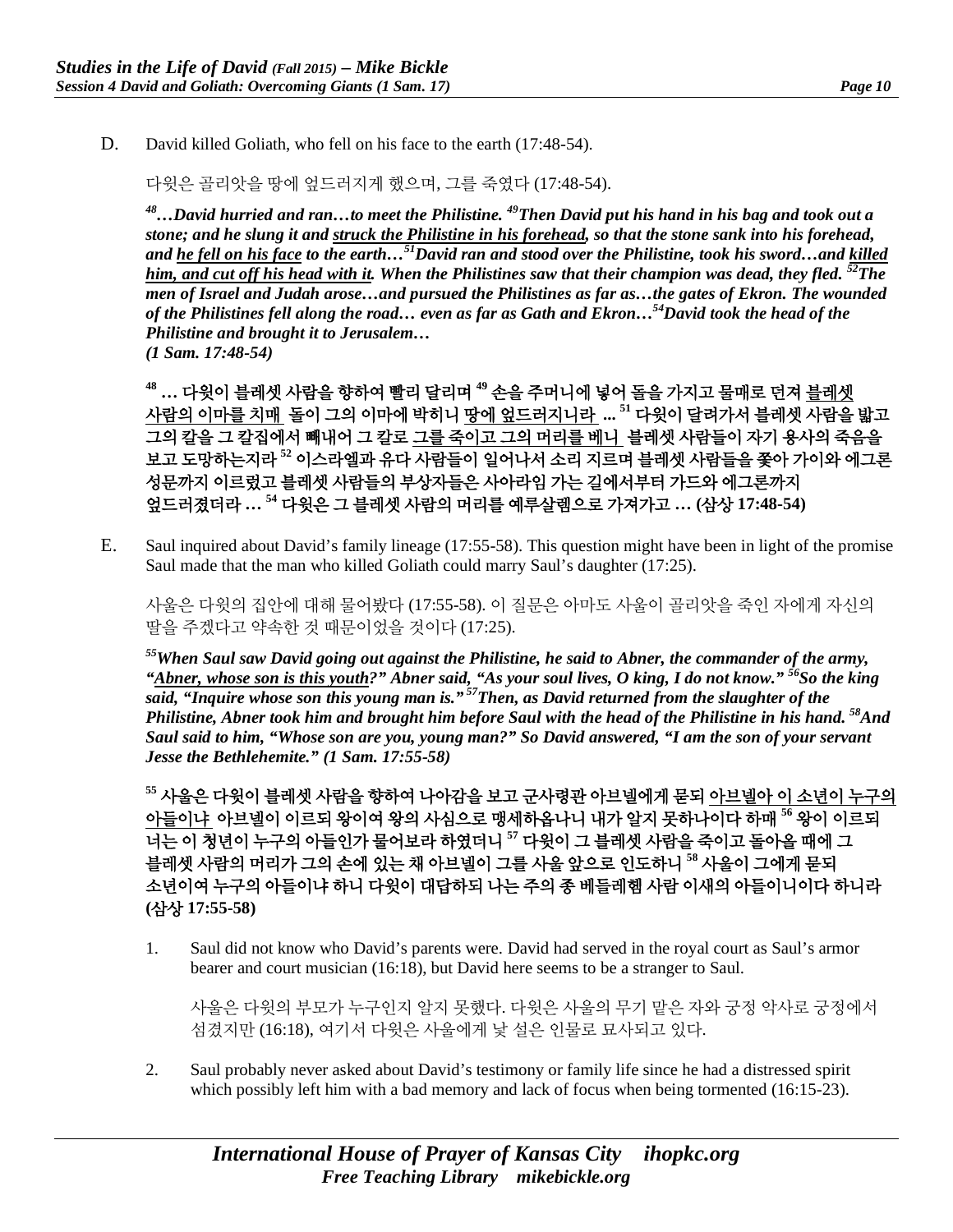사울은 아마도 그를 떠난 악한 영에 의해 고통당할 때의 나쁜 기억과 집중력 저하로 다윗의 간증이나 가정사에 대해 물어본 적이 없었을 것이다 (16:15-23).

F. Four categories of people in the conflict (from Reinhard Bonnke):

충돌, 대결이 일어날 때 네 가지 종류의 사람들 (라인하르트 본케)

1. Ex-anointed professional—Saul (a picture of leaders who lost the fire of the Spirit)

기름 부음을 받은 적이 있는 전문가 – 사울 (성령의 불을 잃어버린 리더십들)

2. Un-anointed professionals—Saul's army (a picture of ministries without power)

기름 부음을 받은 적이 없는 전문가 – 사울의 군대 (능력이 없는 사역들)

3. Anti-anointed—Goliath (a picture of the enemies of God's people and purpose)

기름부음 받은 자를 대적하는 자 – 골리앗 (하나님의 백성과 그분의 목적의 대적)

4. Anointed non-professional—David (a picture of God's anointed vessels).

기름 부음 받은 비전문가 – 다윗 (하나님의 기름 부음 받은 이)

### **V. THE PROPHETIC CALL TODAY TO PREPARE GOD'S DAVIDS**  하나님의 다윗들을 준비할 것에 대한 오늘날의 예언적인 부르심

A. This account of Goliath is a prophetic picture of the end-time giant–the Antichrist. There will be an end-time crisis against Israel and the body of Christ by the Antichrist's coalition of nations. God's people will use seemingly inferior weapons against the "strongest powers" on earth.

이 골리앗에 대한 설명은 마지막 때의 거인인 적그리스도를 예언적으로 보여주고 있다. 마지막 때에는 적그리스도와 열방이 연합하여 이스라엘과 그리스도의 몸을 대적하게 될 것이다. 하나님의 백성들은 지구에서 "가장 강력한 세력"에 맞서서 열등해 보이는 무기를 사용하고 있을 것이다.

*2 For I will gather all the nations to battle against Jerusalem (Zech. 14:2)* 

**<sup>2</sup>** 내가 이방 나라들을 모아 예루살렘과 싸우게 하리니 **… (**슥 **14:2)**

*8 …the LORD will defend the inhabitants of Jerusalem; the one who is feeble among them in that day shall be like David…9 I will seek to destroy all the nations that come against Jerusalem. (Zech. 12:8-9)* 

# **<sup>8</sup>** 그 날에 여호와가 예루살렘 주민을 보호하리니 그 중에 약한 자가 그 날에는 다윗 같겠고 **… <sup>9</sup>** 예루살렘을 치러 오는 이방 나라들을 그 날에 내가 멸하기를 힘쓰리라 **(**슥 **12:8-9)**

*2 I will also gather all nations…and I will enter into judgment with them there (Joel 3:2)* 

**<sup>2</sup>** 내가 만국을 모아 데리고 여호사밧 골짜기에 내려가서 내 백성 곧 내 기업인 이스라엘을 위하여 거기에서 그들을 심문하리니 **… (**욜 **3:2)**